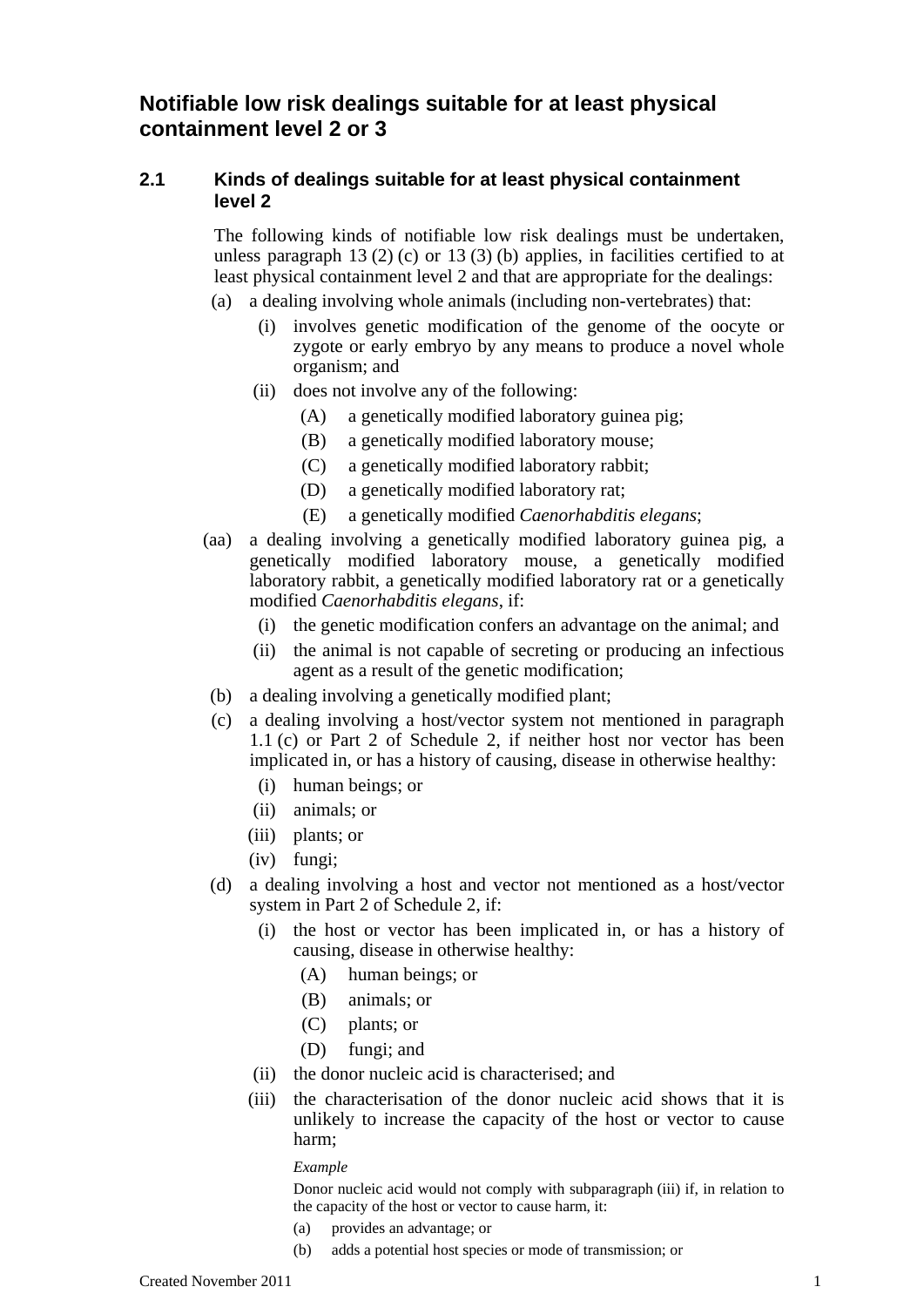- (c) increases its virulence, pathogenicity or transmissibility.
- (e) a dealing involving a host/vector system mentioned in Part 2 of Schedule 2, if the donor nucleic acid:
	- (i) encodes a pathogenic determinant; or
	- (ii) is uncharacterised nucleic acid from an organism that has been implicated in, or has a history of causing, disease in otherwise healthy:
		- (A) human beings; or
		- (B) animals; or
		- (C) plants; or
		- (D) fungi;
- (f) a dealing involving a host/vector system mentioned in Part 2 of Schedule 2 and producing more than 25 litres of GMO culture in each vessel containing the resultant culture, if:
	- (i) the dealing is undertaken in a facility that is certified by the Regulator as a large scale facility; and
	- (ii) the donor nucleic acid satisfies the conditions set out in subitem 4 (2) of Part 1 of Schedule 2;
- (g) a dealing involving complementation of knocked-out genes, if the complementation is unlikely to increase the capacity of the GMO to cause harm compared to the capacity of the parent organism before the genes were knocked out;

#### *Example*

A dealing would not comply with paragraph (g) if it involved complementation that, in relation to the parent organism:

- (a) provides an advantage; or
- (b) adds a potential host species or mode of transmission; or
- (c) increases its virulence, pathogenicity or transmissibility.
- (h) a dealing involving shot-gun cloning, or the preparation of a cDNA library, in a host/vector system mentioned in item 1 of Part 2 of Schedule 2, if the donor nucleic acid is derived from either:
	- (i) a pathogen; or
	- (ii) a toxin-producing organism;
- (i) a dealing involving the introduction of a replication defective viral vector unable to transduce human cells into a host not mentioned in Part 2 of Schedule 2, if the donor nucleic acid cannot restore replication competence to the vector;
- (j) a dealing involving the introduction of a replication defective nonretroviral vector able to transduce human cells, other than a dealing mentioned in paragraph 1.1 (c), into a host mentioned in Part 2 of Schedule 2, if the donor nucleic acid cannot restore replication competence to the vector;
- (k) a dealing involving the introduction of a replication defective nonretroviral vector able to transduce human cells into a host not mentioned in Part 2 of Schedule 2, if:
	- (i) the donor nucleic acid cannot restore replication competence to the vector; and
	- (ii) the donor nucleic acid does not:
		- (A) confer an oncogenic modification in humans; or
		- (B) encode a protein with immunomodulatory activity in humans;